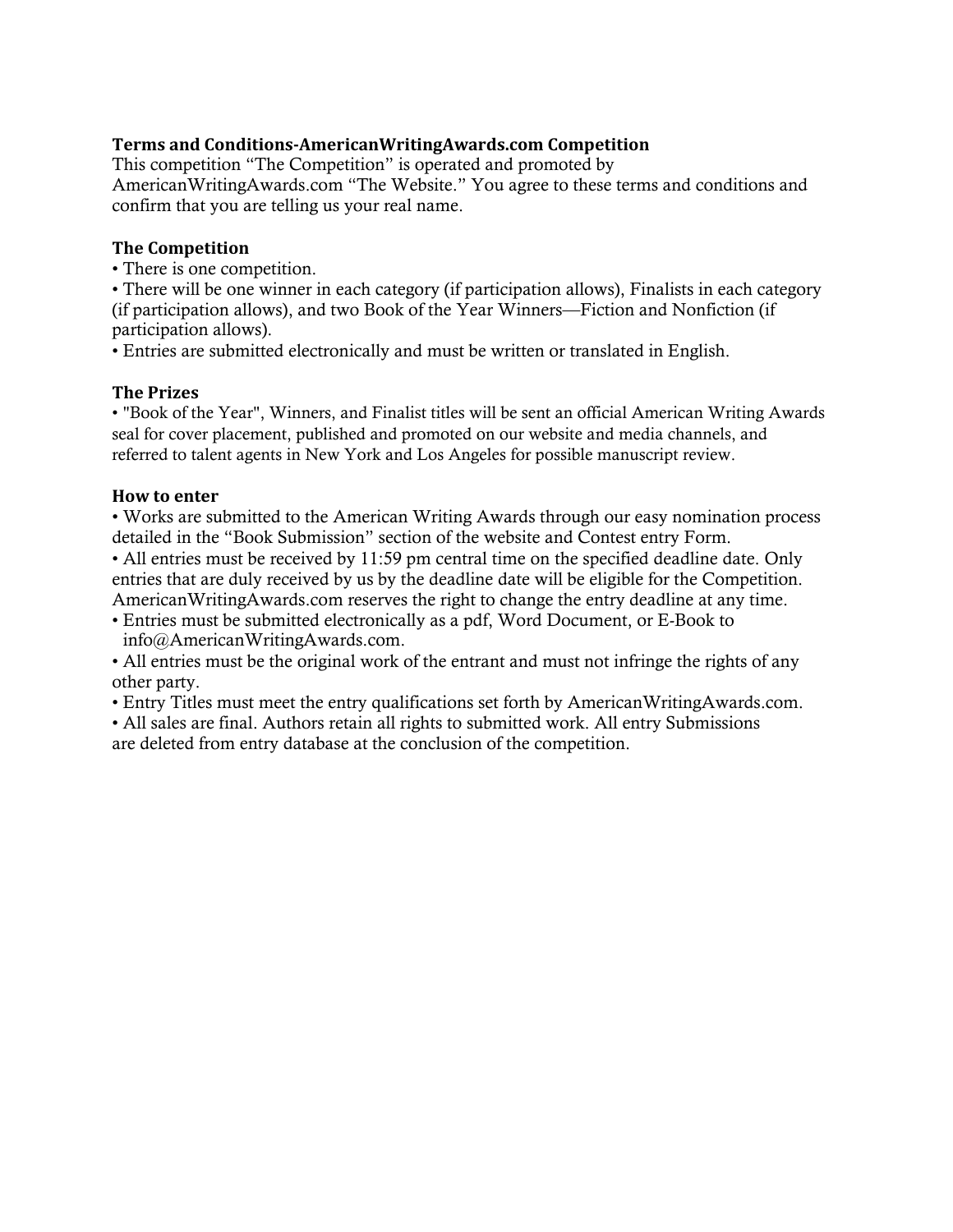# **Eligibility**

• The Competition is open to persons between the ages of 18 and 120.

• If you are under the age of 18 or are classed as a minor wherever you reside, you must obtain written parental or guardian consent to enter. AmericanWritingAwards.com may ask the winner to provide proof of age and/or parental consent.

• In entering the Competition, you confirm that you are eligible to do so.

AmericanWritingAwards.com may require you to provide proof that you are eligible to enter the competition.

• Any author or publisher can nominate one or more of their books for an award, in multiple categories—a full list of categories is listed on the AmericanWritingAwards.com homepage as well as page three of the entry form. AmericanWritingAwards.com reserves the right to change an entries category based on the book's genre classification or to increase its chance of a category prize.

• Entries not submitted in accordance with these terms and all other rules and directions given by AmericanWritingAwards.com, or entries that are incomplete or illegible (as determined in our sole discretion) will not be eligible for judging.

# **Prize and judging**

• Entries are judged by our team of judges--which may include Industry Professionals such as Authors, Teachers, College Professors, and Media Members.

• The decision of the judges is final, and at its sole discretion. No correspondence or discussion will be entered into by us in relation to that decision.

• Winners and finalists will be announced on our website AmericanWritingAwards.com on or about the specified date.

• The winners and finalists will be notified (by email using contact details provided with the entry) within days of the date of announcement.

# **Use of your Information**

• Our staff will be communicating with you via e-mail about your entry (including an entry confirmation email or if your title places as a winner or finalist in the contest). Our messages may be placed in your spam folder. One way to make sure that our messages will reach your inbox directly is to add our e-mail addresses to your contact list. Your email will be saved in our database for future communications. If you have any questions or concerns about the use of your email please contact us by email at info@AmericanWritingAwards.com.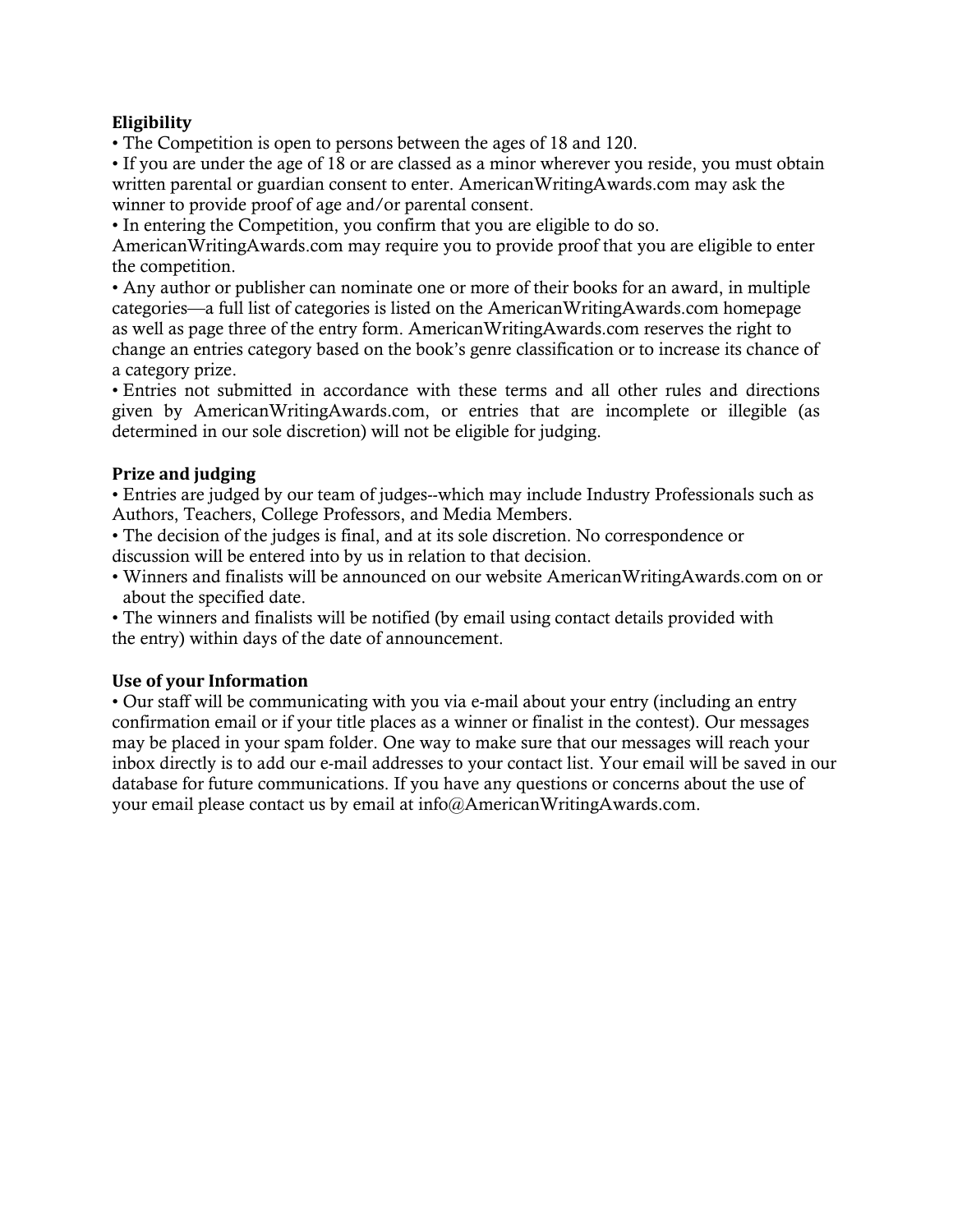### **General**

#### Links to other resources

Although the Website and Services may link to other resources (such as websites, applications, etc.), we are not, directly or indirectly, implying any approval, association, sponsorship, endorsement, or affiliation with any linked resource, unless specifically stated herein. We are not responsible for examining or evaluating, and we do not warrant the offerings of, any businesses or individuals or the content of their resources. We do not assume any responsibility or liability for the actions, products, services, and content of any other third parties. You should carefully review the legal statements and other conditions of use of any resource which you access through a link on the Website. Your linking to any other off-site resources is at your own risk.

### Intellectual property rights

"Intellectual Property Rights" means all present and future rights conferred by statute, common law or equity in or in relation to any copyright and related rights, trademarks, designs, patents, inventions, goodwill and the right to sue for passing off, rights to inventions, rights to use, and all other intellectual property rights, in each case whether registered or unregistered and including all applications and rights to apply for and be granted, rights to claim priority from, such rights and all similar or equivalent rights or forms of protection and any other results of intellectual activity which subsist or will subsist now or in the future in any part of the world. This Agreement does not transfer to you any intellectual property owned by AmericanWritingAwards.com or third parties, and all rights, titles, and interests in and to such property will remain (as between the parties) solely with AmericanWritingAwards.com. All trademarks, graphics and logos used in connection with the Website and Services, are trademarks or registered trademarks of AmericanWritingAwards.com or its licensors. Other trademarks, graphics and logos used in connection with the Website and Services may be the trademarks of other third parties. Your use of the Website and Services grants you no right or license to reproduce or otherwise use any of AmericanWritingAwards.com or third party trademarks.

### Third Party Copyright Ownership

Authors, publishers or other registered copyright holders retain ALL rights to their printed and digital work. No ownership or publication rights are conferred upon AmericanWritingAwards.com by entering the contests. Books are strictly promoted on AmericanWritingAwards.com in a publicity and marketing capacity.

#### Disclaimer of warranty

You agree that such Service is provided on an "as is" and "as available" basis and that your use of the Website and Services is solely at your own risk. We expressly disclaim all warranties of any kind, whether express or implied, including but not limited to the implied warranties of merchantability, fitness for a particular purpose and non-infringement. We make no warranty that the Services will meet your requirements, or that the Service will be uninterrupted, timely, secure, or error-free; nor do we make any warranty as to the results that may be obtained from the use of the Service or as to the accuracy or reliability of any information obtained through the Service or that defects in the Service will be corrected. You